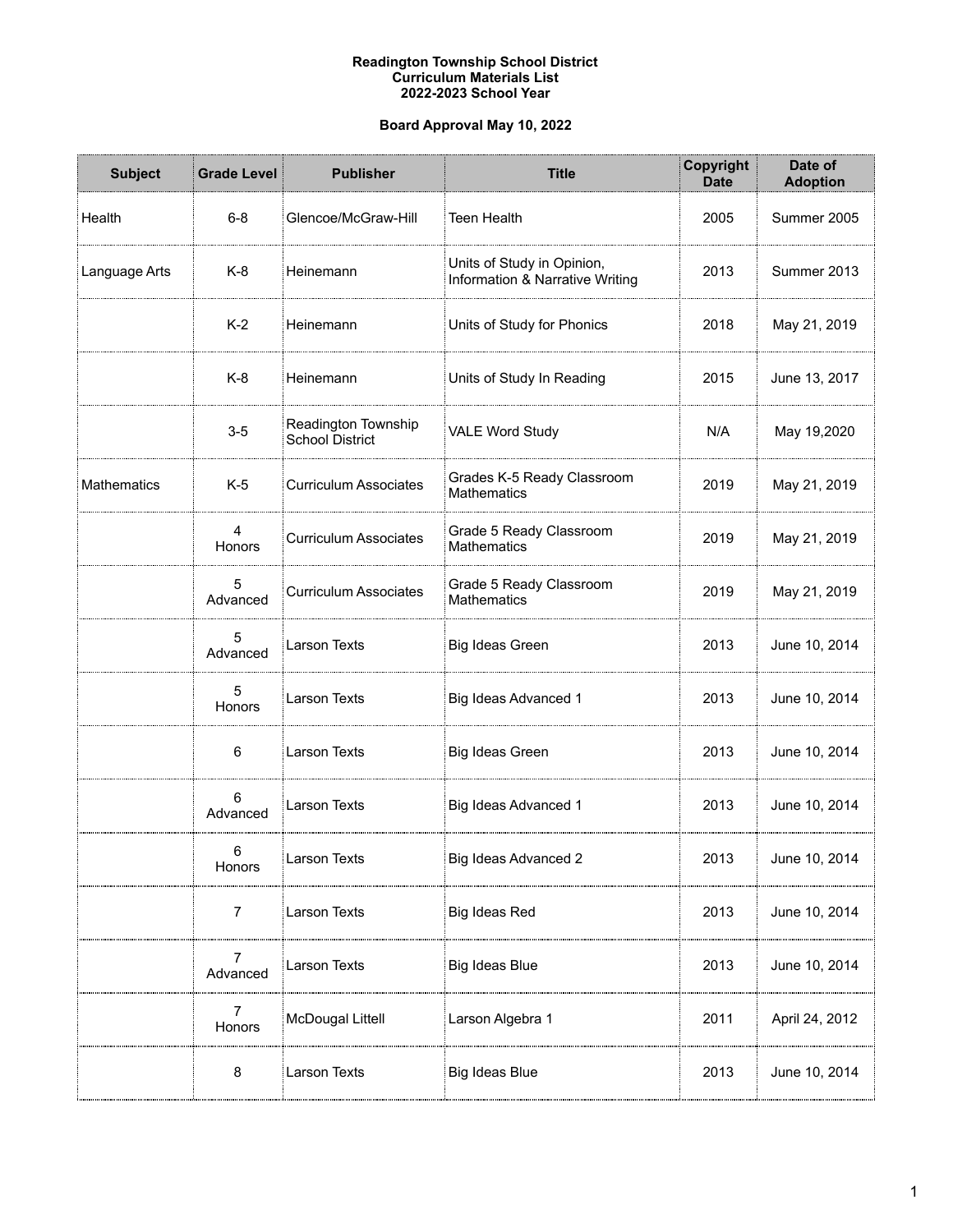### **Readington Township School District Curriculum Materials List 2022-2023 School Year**

# **Board Approval May 10, 2022**

| <b>Subject</b>                            | <b>Grade Level</b> | <b>Publisher</b>    | <b>Title</b>                                                           | Copyright<br><b>Date</b> | Date of<br><b>Adoption</b> |
|-------------------------------------------|--------------------|---------------------|------------------------------------------------------------------------|--------------------------|----------------------------|
|                                           | 8<br>Advanced      | McDougal Littell    | Larson Algebra 1                                                       | 2011                     | April 24, 2012             |
|                                           | 8<br>Honors        | Larson Texts        | Big Ideas Algebra 2                                                    | 2015                     | July 26, 2016              |
| Science                                   | 6                  | McGraw-Hill         | iScience                                                               | 2012                     | Summer 2012                |
|                                           | $\overline{7}$     | McGraw-Hill         | iScience                                                               | 2012                     | Summer 2012                |
|                                           | 8                  | McGraw-Hill         | iScience                                                               | 2012                     | Summer 2012                |
| Science                                   | $6 - 8$            | Discovery Education | Science Techbook                                                       |                          | June 12, 2018              |
| Science Kits<br>Adopted by<br>Grade Level | Κ                  | Foss                | <b>Materials &amp; Motion</b><br>Trees & Weather<br>Animals Two by Two | 2015<br>2015<br>2015     | June 13, 2017              |
|                                           | 1                  | Foss                | Sound & Light<br>Air & Weather<br>Plants & Animals                     | 2015<br>2014<br>2014     | June 13, 2017              |
|                                           | $\overline{2}$     | Foss                | Solids & Liquids<br>Pebbles, Sand & Silt<br>Insects & Plants           | 2014<br>2014<br>2014     | June 13, 2017              |
|                                           | 3                  | Foss                | Motion & Matter<br>Water & Climate<br>Structures of Life               | 2014<br>2014<br>2014     | June 13, 2017              |
|                                           | 4                  | Foss                | Energy<br>Soils, Rocks, Landforms<br>Environments                      | 2015<br>2015<br>2015     | June 13, 2017              |
|                                           | 5                  | Foss                | <b>Mixtures &amp; Solutions</b><br>Earth & Sun<br>Living Systems       | 2015<br>2015<br>2015     | June 13, 2017              |
| Social Studies                            | Κ                  | inquirED            | Inquiry Journeys: Kindergarten                                         | 2022                     | May 10, 2022               |
|                                           | 1                  | inquirED            | Inquiry Journeys: 1st Grade                                            | 2022                     | May 10, 2022               |
|                                           | 2                  | inquirED            | Inquiry Journeys: 2nd Grade                                            | 2022                     | May 10, 2022               |
|                                           | 3                  | inquirED            | Inquiry Journeys: 3rd Grade                                            | 2022                     | May 10, 2022               |
|                                           | 4                  | inquirED            | Inquiry Journeys: 4th Grade                                            | 2022                     | May 10, 2022               |